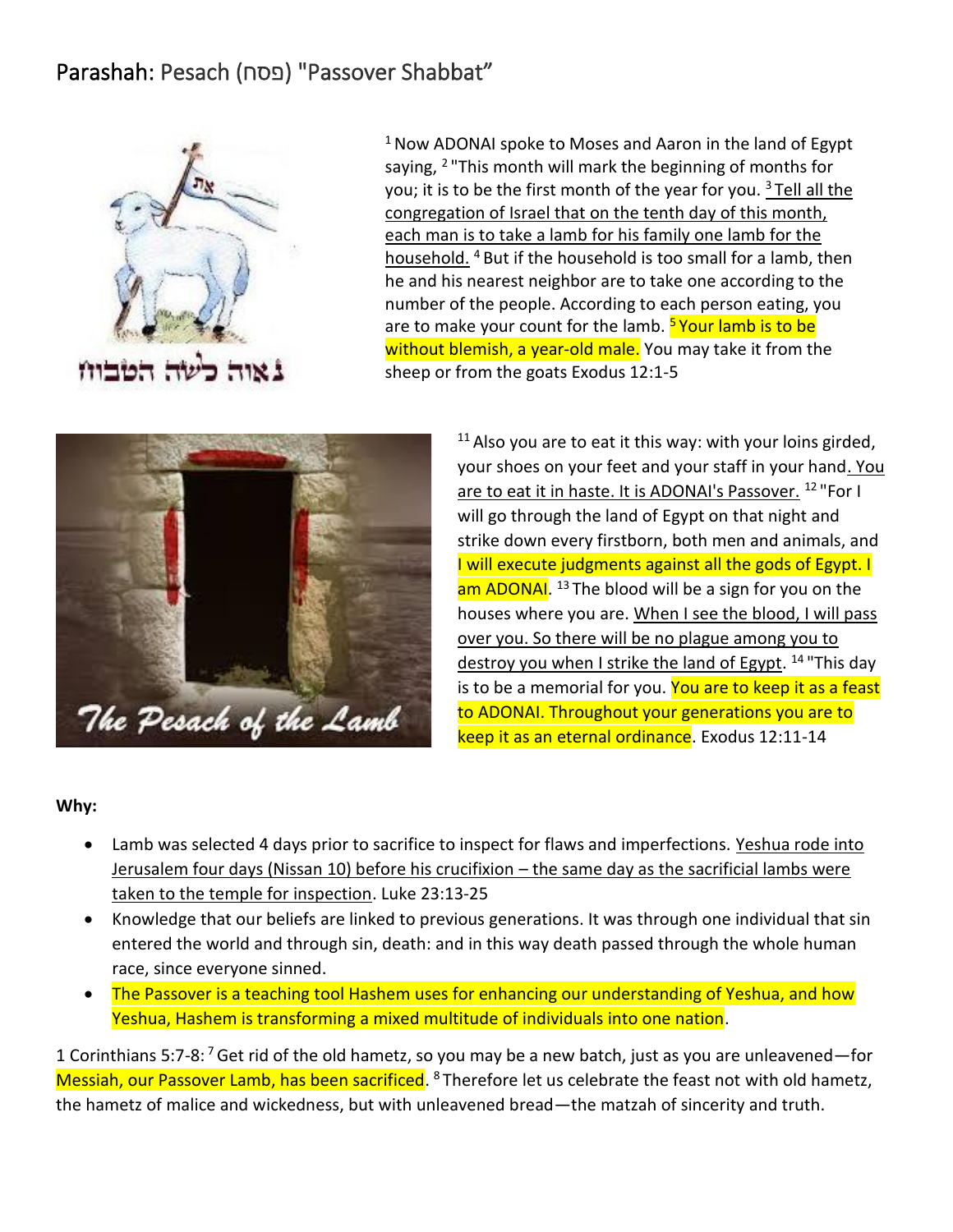## Reishit Katzir – Messiah as the beginning of the Harvest



### **Feast of First Fruits**

- $\ddot{\phantom{1}}$  The day following the first day of Unleavened Bread is called "Reishit Katzir", the beginning of the Harvest (Feast of First Fruits). On this day a sheaf (Omer) of barley was waved before the Lord to mark the start of the Counting of the Omer which initiated the forty-nine-day countdown to the harvest festival of Shavuot (Pentecost). Lev 23:9-12
- $\ddot{\phantom{1}}$  The wave offering would occur on Nissan 16. The Omer counts begins.

|    | night, | Yeshua's early seder; arrest/trial |                    |
|----|--------|------------------------------------|--------------------|
|    | day    | lambs killed; Yeshua crucified     | V <sub>2</sub> day |
| 15 | night  | High Sabbath of Passover           | 1 day              |
|    | day    | High Sabbath (continues)           |                    |
| 16 | night  | 2nd Day Unleavened Bread           | 1 day              |
|    | day    | Waving of the Omer (firstfruits)   |                    |
|    | night  | Resurrection of Yeshua             | 1/2 day            |
|    |        | disciples see Yeshua               |                    |

- $\triangleright$  Yeshua rose from the dead on the 1<sup>st</sup> day of the week.
- ➢ The Disciples then encountered the risen Lord on Nissan 17, a Sunday morning. Matt 28:1-10

1 Corinthians 15:20-28<sup>20</sup> But now Messiah has been raised from the dead, the Firstfruits of those who have fallen asleep. <sup>21</sup> For since death came through a man, the resurrection of the dead also has come through a Man. <sup>22</sup> <mark>For as in Adam all die, so also in Messiah will all be made alive</mark>. <sup>23</sup> But each in its own order: <mark>Messiah</mark> the Firstfruits; then, at His coming, those who belong to Messiah; <sup>24</sup> then the end, when He hands over the kingdom to God the Father after He has destroyed all rule and all authority and power. <sup>25</sup> For He must reign until He has put all His enemies under His feet. <sup>26</sup> The last enemy to be destroyed is death. <sup>27</sup> For God has "put all things in subjection underneath His feet." But when the psalmist says that "all" has been put in subjection, it is clear that this does not include God Himself, who put all things under Messiah.  $^{28}$  Now when all things become subject to Him, then the Son Himself will also become subject to the One who put all things under Him, so that God may be all in all.